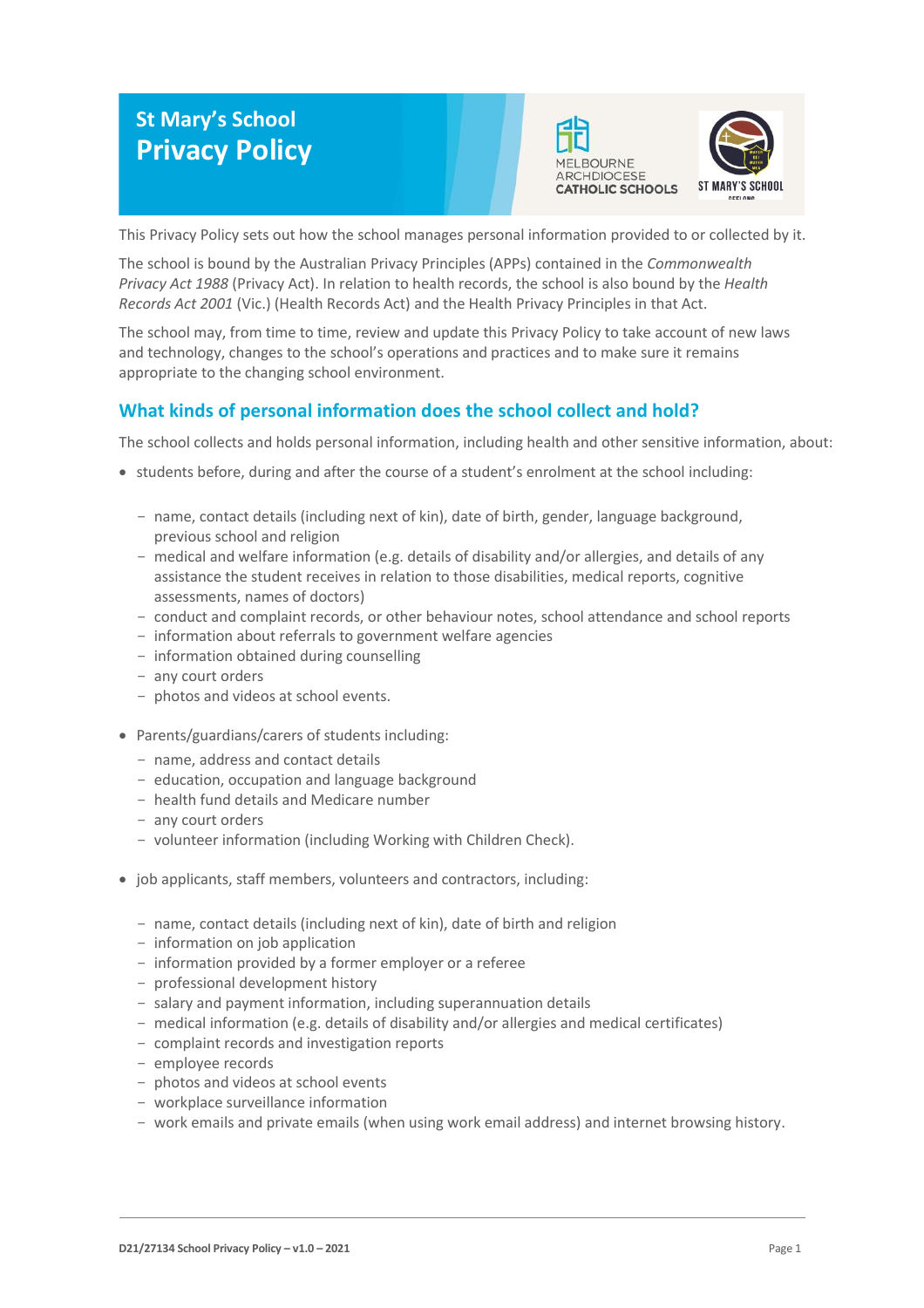• other people who come into contact with the school, including name and contact details and any other information necessary for the particular contact with the school.

#### **Exception in relation to employee records**

Under the Privacy Act, the Australian Privacy Principles do not apply to an employee record. As a result, this Privacy Policy does not apply to the school's treatment of an employee record where the treatment is directly related to a current or former employment relationship between the school and employee. The school handles staff health records in accordance with the Health Privacy Principles in the *Health Records Act 2001* (Vic.).

# **How will the school collect and hold personal information?**

#### **Personal information provided**

The school will generally collect personal information held about an individual by way of:

- forms filled out by parents/guardians/carers or students
- face-to-face meetings and interviews
- emails and telephone calls
- through the school's online portal Operoo

On occasion, people other than parents/guardians/carers and students, such as job applicants and contractors, provide personal information to the school.

#### **Personal information provided by other people**

In some circumstances the school may be provided with personal information about an individual from a third party, for example a report provided by a medical professional or a reference from another school. The type of information the school may collect from another school may include:

- academic records and/or achievement levels
- information that may be relevant to assisting the new school to meet the needs of the student, including any adjustments.

#### **Anonymity**

The school needs to be able to identify individuals with whom it interacts and to collect identifiable information about them to facilitate the delivery of schooling to its students and its educational and support services, conduct the job application process and fulfil other obligations and processes. However, in some limited circumstances some activities and interactions with the school may be done anonymously where practicable, which may include making an inquiry, complaint or providing feedback.

#### **Holding personal information**

The school's approach to holding personal information is to ensure that it is stored securely and that access is provided only to persons who need such access. Depending on the nature of the personal information, it may be stored in locked rooms or cabinets (in the case of paper records), on secure digital devices or on the school computer systems with appropriate password protection.

## **How will the school use the personal information you provide?**

The school will use personal information it collects from parents/guardians/carers for the primary purpose of collection, and for such other secondary purposes that are related to the primary purpose of collection and reasonably expected or consented to, by parents/guardians/carers.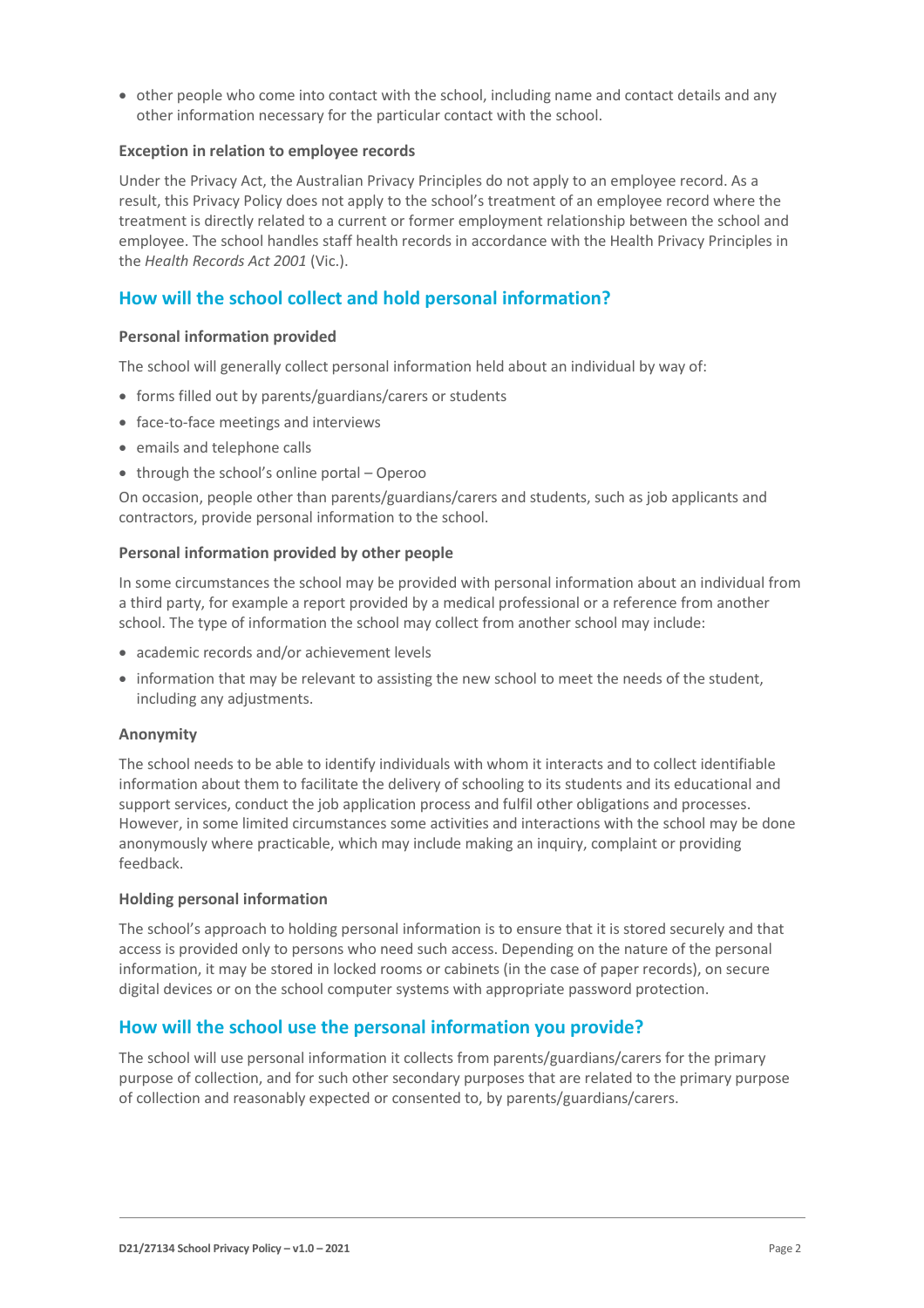#### **Students and parents/guardians/carers**

In relation to the personal information of students and parents/guardians/carers, the school's primary purpose of collection is to enable the school to provide schooling to students enrolled at the school (including educational and support services for the student), exercise its duty of care and perform necessary associated administrative activities which will enable students to take part in all the activities of the school. This includes satisfying the needs of parents/guardians/carers, the needs of the student and the needs of the school throughout the whole period the student is enrolled at the school.

In particular, the purposes for which the school uses the personal information of students and parents/guardians/carers include:

- to keep parents/guardians/carers informed about matters related to their child's schooling, through correspondence, newsletters and magazines
- day-to-day administration of the school
- looking after students' educational, social and medical wellbeing
- seeking donations and marketing for the school
- to satisfy the school's legal obligations to discharge its duty of care
- to satisfy the legal obligations of the school's governing authority Melbourne Archdiocese Catholic Schools Ltd (MACS) and the Catholic Education Commission of Victoria Ltd (CECV)
- to satisfy the school service providers' legal obligations.

In some cases where the school requests personal information about a student or parent/guardian/carer, if the information requested is not provided, the school may not be able to enrol or continue the enrolment of the student or permit the student to take part in a particular activity.

#### **Job applicants and contractors**

In relation to the personal information of job applicants and contractors, the school's primary purpose of collection is to assess and (if successful) engage the applicant, or contractor, as the case may be.

The purposes for which the school uses the personal information of job applicants and contractors include:

- administering the individual's employment or contract, as the case may be
- for insurance purposes
- seeking donations and marketing for the school
- satisfying the school's legal obligations, for example, in relation to child protection.

#### **Volunteers**

The school also obtains personal information about volunteers who assist the school in its functions or conduct associated activities.

The purposes for which the school uses the personal information of volunteers includes:

- enabling the school to manage the engagement process of volunteers
- for insurance purposes
- satisfying the school's legal obligations, for example, in relation to child protection
- to confirm their suitability and to manage their visits.

#### **Counsellors**

The school contracts with external providers to provide counselling and/or psychology services for some students. The principal may require the counsellor and/or psychologist to inform him or her or other teachers of any issues the principal and the counsellor and/or psychologist believe may be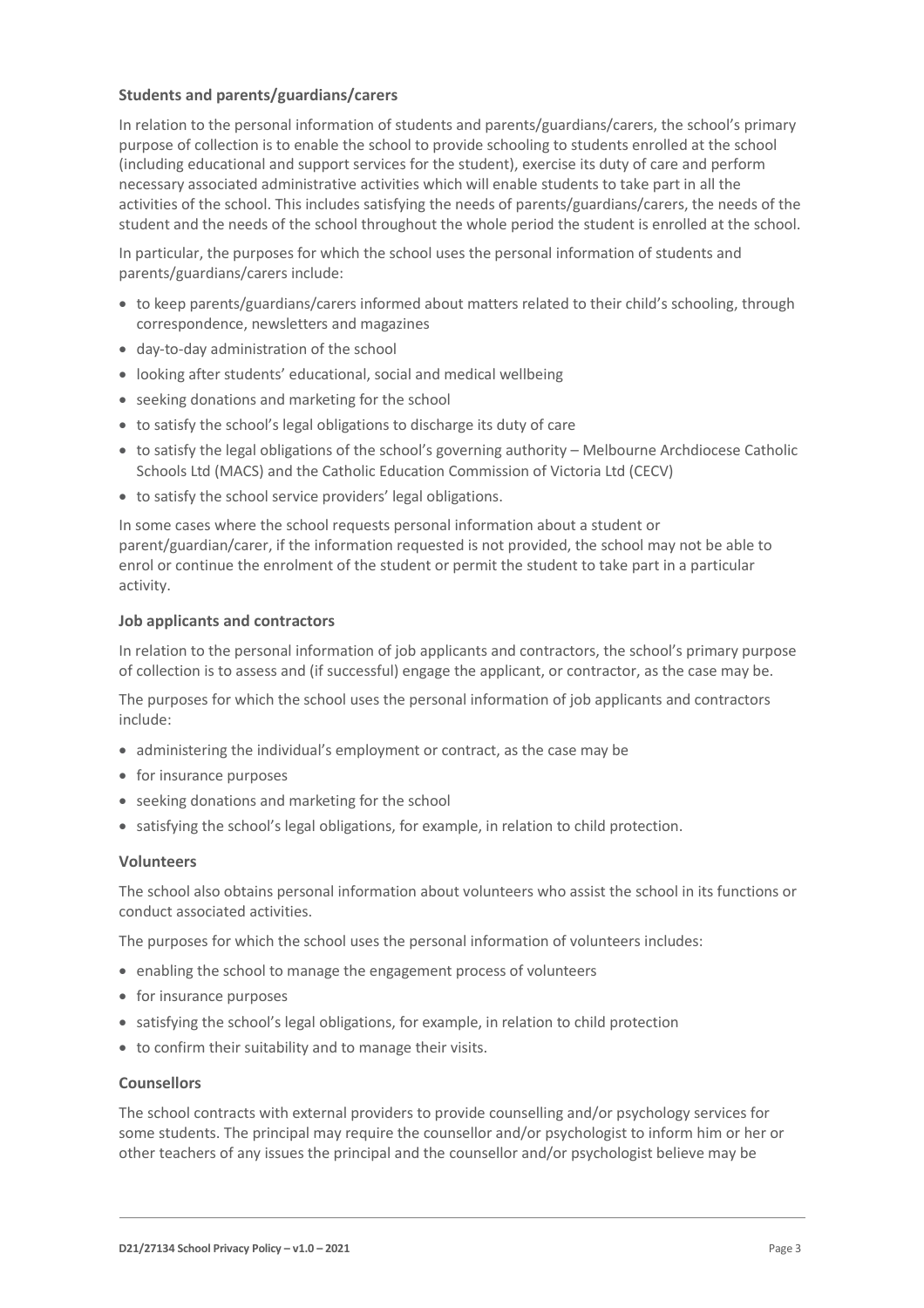necessary for the school to know for the wellbeing or development of the student who is counselled or other students at the school.

#### **Parish**

The school will not disclose any personal information to the school parish to facilitate religious and sacramental programs, or other activities such as fundraising, without consent.

#### **Marketing and fundraising**

The school treats marketing and seeking donations for the future growth and development of the school as an important part of ensuring that the school continues to provide a quality learning environment in which both students and staff thrive. Personal information held by the school may be disclosed to organisations that assist in the school's fundraising, for example, the school's foundation or alumni organisation, or on occasion, external fundraising organisations.

Parents/guardians/carers, staff, contractors and other members of the wider school community may from time to time receive fundraising information. School publications, like newsletters and magazines, which include personal information and sometimes people's images, may be used for marketing purposes.

## **Who might the school disclose personal information to?**

The school may disclose personal information, including sensitive information, held about an individual for educational, administrative and support purposes. This may include to:

- school service providers which provide educational, support and health services to the school, either at the school or off campus
- people providing educational support such as sports coaches, volunteers, counsellors, sports coaches and providers of learning and assessment tools
- third party service providers that provide online educational and assessment support services, document and data management services, training and support services, hosting services, and software-as-a-service applications, such as the Integrated Catholic Online Network (ICON) and Google G Suite
- authorised agencies and organisations to enable the school to discharge its responsibilities, e.g. under the Australian Education Regulation 2013 (Regulation) and the *Australian Education Act 2013* (Cth) relating to students with a disability, including Nationally Consistent Collection of Data (NCCD) quality assurance processes, participation in the Australian Early Development Census (AEDC) and government audits
- authorised organisations and persons who support the school by providing consultative services or undertaking assessments for the purpose of educational programming or providers of health services such as counsellors, psychologists, school nursing services, dental vans. Specific consent is obtained to collect and disclose this type of sensitive and health information as part of a service request which may include release of relevant medical or allied health reports, educational planning and evaluation documents such as personalised learning/behaviour/medical management plans
- other third parties which the school uses to support or enhance the educational or pastoral care services for its students or to facilitate communications with parents/guardians/carers
- support the training of selected staff in the use of the school's systems, such as ICON and ROSAE
- another school including to its teachers to facilitate the transfer of a student
- federal and state government departments and/or agencies engaged by them
- health service providers
- recipients of school publications, such as newsletters and magazines
- students/parents/guardians/carers and their emergency contacts
- assessment and educational authorities including the Victorian Curriculum and Assessment Authority (VCAA) and the Australian Curriculum, Assessment and Reporting Authority (ACARA)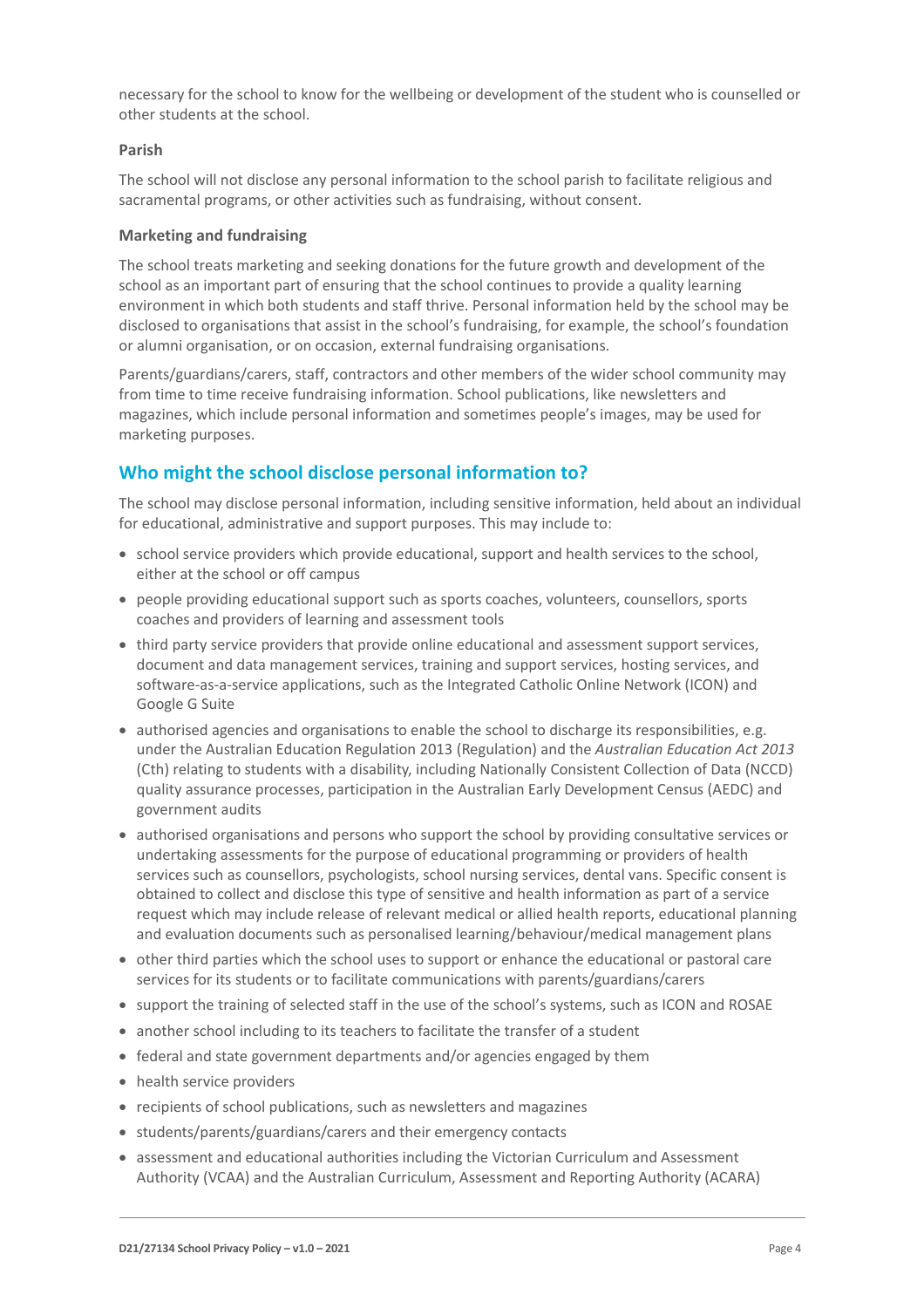- anyone to whom the parent/guardian/carer authorises the school to disclose information
- anyone to whom the school is required or authorised to disclose the information by law, including under child protection and information sharing laws.

#### **Nationally Consistent Collection of Data on School Students with Disability**

The school is required by the Australian Education Regulation 2013 (Cth) and *Australian Education Act 2013* (Cth) to collect and disclose certain information to inform the Students with a Disability (SwD) loading via the NCCD. The school provides the required information at an individual student level to an approved authority. Approved authorities must comply with reporting, record-keeping and data quality assurance obligations under the NCCD. Student information provided to the federal government for the purpose of the NCCD does not explicitly identify any student.

#### **Sending and storing information overseas**

The school may disclose personal information about an individual to overseas recipients, for instance, to facilitate a school exchange or a student overseas tour. However, the school will not send personal information about an individual outside Australia without either:

- obtaining the consent of the individual
- otherwise complying with the Australian Privacy Principles or other applicable privacy legislation.

The school may from time to time use the services of third-party online service providers (including for the delivery of services and third-party online applications, or apps relating to email, instant messaging and education and assessment, such as Google G Suite and Gmail) which may be accessible by the parent/guardian/carer. Some personal information, including sensitive information, may be collected and processed or stored by these providers in connection with these services. These online service providers may be located in or outside Australia.

School personnel and the school's service providers may have the ability to access, monitor, use or disclose emails, communications (e.g. instant messaging), documents and associated administrative data for the purposes of administering the system and services ensuring their proper use.

The school makes reasonable efforts to be satisfied about the security of any personal information that may be collected, processed and stored outside Australia, in connection with any cloud and thirdparty services and will endeavour to ensure the cloud is located in countries with substantially similar protections as the Australian Privacy Principles.

The countries in which the servers of cloud service providers and other third-party service providers are located may include:

- Australia
- United States of America

Where personal and sensitive information is retained by a cloud service provider on behalf of the school to facilitate human resources and staff administrative support, this information may be stored on servers located in or outside of Australia.

Otherwise, it is not practicable to specify in this policy the countries in which overseas recipients of personal information are likely to be located.

#### **How does the school treat sensitive information?**

In referring to sensitive information, the school means: information relating to a person's racial or ethnic origin, political opinions, religion, trade union or other professional or trade association membership, philosophical beliefs, sexual orientation or practices or criminal record, that is also personal information; health information and biometric information about an individual.

Sensitive information will be used and disclosed only for the purpose for which it was provided or a directly related secondary purpose, unless the parent/guardian/carer agrees otherwise, or the use or disclosure of the sensitive information is allowed by law.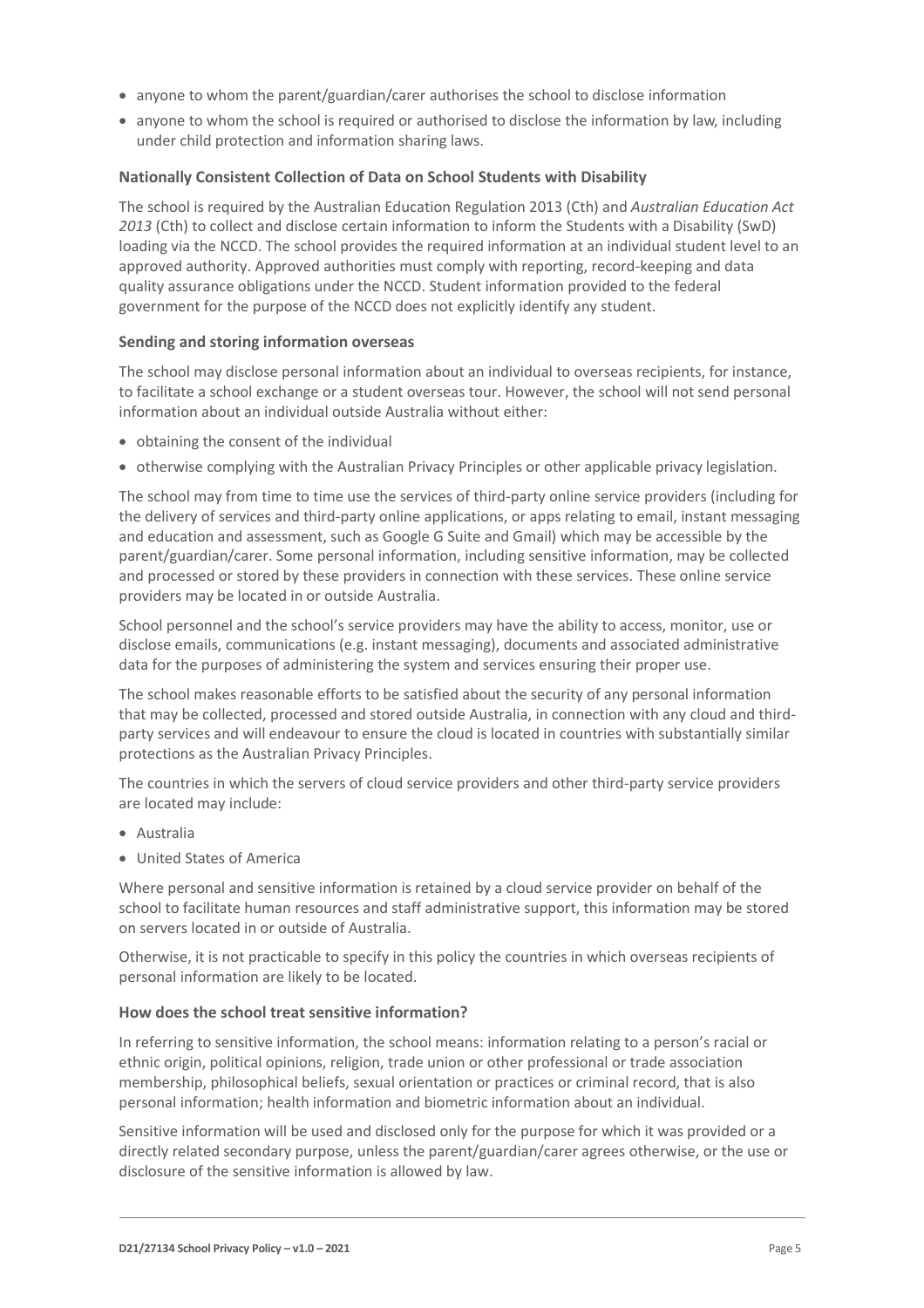#### **Management and security of personal information**

The school's staff are required to respect the confidentiality of students' and parents/guardians/carers' personal information and the privacy of individuals.

The school has in place steps to protect the personal information the school holds from misuse, interference and loss, unauthorised access, modification or disclosure by use of various methods including locked storage of paper records and password access rights to computerised records. This includes responding to any incidents which may affect the security of the personal information it holds. If the school assesses that anyone whose information is affected by such a breach is likely to suffer serious harm as a result, we will notify them and the Office of the Australian Information Commissioner of the breach.

## **Access and correction of personal information**

Under the Privacy Act and the Health Records Act, an individual has the right to seek and obtain access to any personal information and health records respectively which the school holds about them and to advise the school of any perceived inaccuracy. Students will generally be able to access and update their personal information through their parents/guardians/carers, but older students may seek access and correction themselves.

There are some exceptions to the access rights set out in the applicable legislation.

To make a request to access or to update any personal information the school holds about parents/guardians/carer or children, please contact the school principal, Annice Lapin or the school administrator, school administration officer by telephone or in writing. The school may require verification of identity and specification of what information is required. The school may charge a fee to cover the cost of verifying the application and locating, retrieving, reviewing and copying any material requested. If the information sought is extensive, the school will advise the likely cost in advance. If the school cannot provide access to that information, we will provide written notice explaining the reasons for refusal.

There may be circumstances where the reason for refusal is not provided, if doing so may breach the privacy of another person.

#### **Consent and rights of access to the personal information of students**

The school respects every parent/guardian/carer's right to make decisions concerning their child's personal information.

Generally, the school will refer any requests for consent and notices in relation to the personal information of a student to the student's parents/guardians/carers. The school will treat consent given by parents/guardians/carers as consent given on behalf of the student, and notice to parents/guardians/carers will act as notice given to the student.

Parents/guardians/carers may seek access to personal information held by the school about them or their child by contacting the school principal, Annice Lappin by telephone or in writing. However, there may be occasions when access is denied. Such occasions would include where release of the information would have an unreasonable impact on the privacy of others, or where the release may result in a breach of the school's duty of care to the student.

The school may, at its discretion on the request of a student, grant that student access to information held by the school about them, or allow a student to give or withhold consent to the use of their personal information, independently of their parents/guardians/carers. This would normally be done only when the maturity of the student and/or the student's personal circumstances warrant it.

#### **Complaints**

If parents/guardians/carers wish to complain that the school has interfered with their privacy because of an alleged breach of the Australian Privacy Principles, they should contact the school principal, Annice Lappin in writing at: